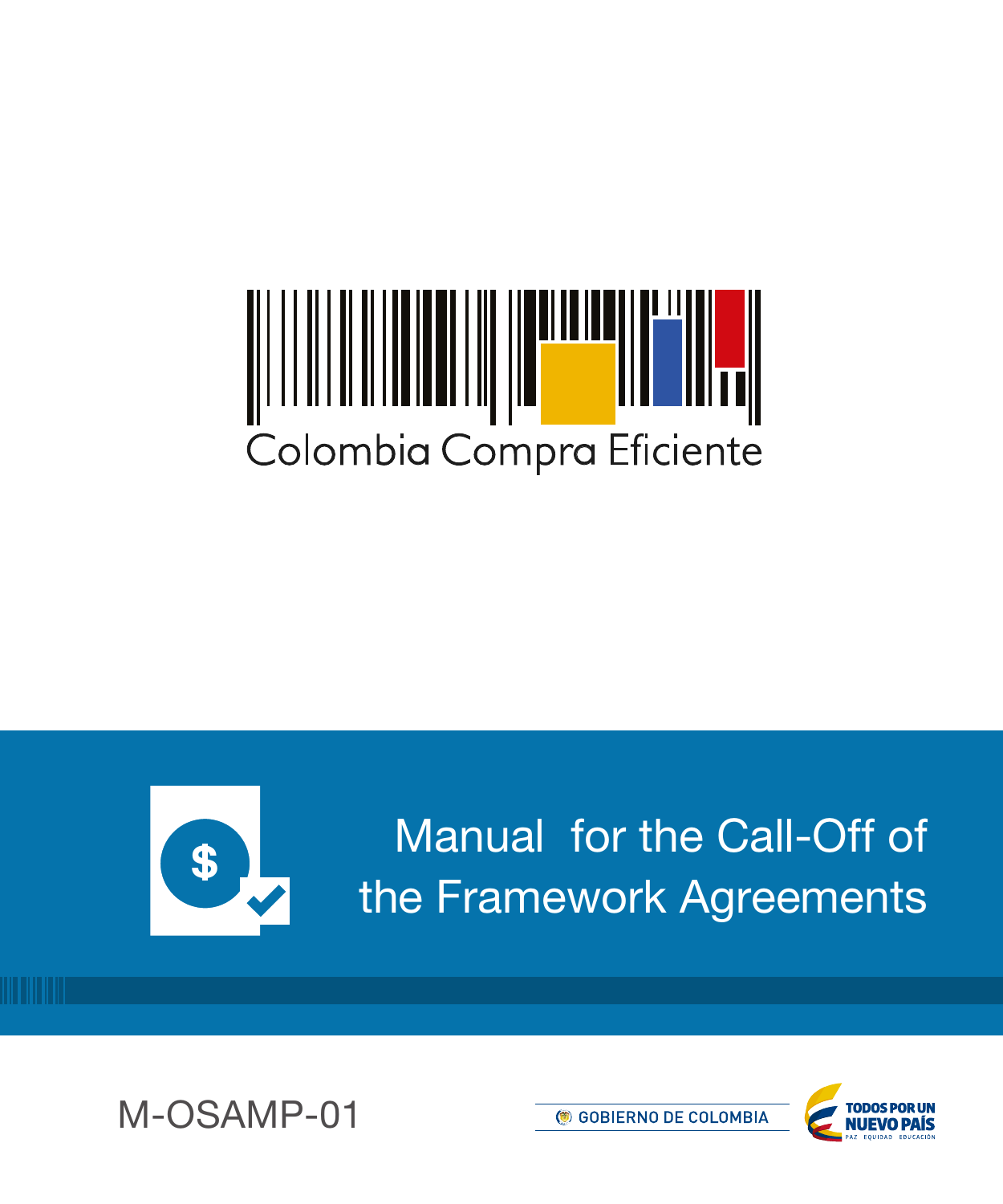## Manual for the Call-Off of the **Framework Agreements**

| VII. Concurrence of abbreviated selection by Framework Agreements |  |  |
|-------------------------------------------------------------------|--|--|
|                                                                   |  |  |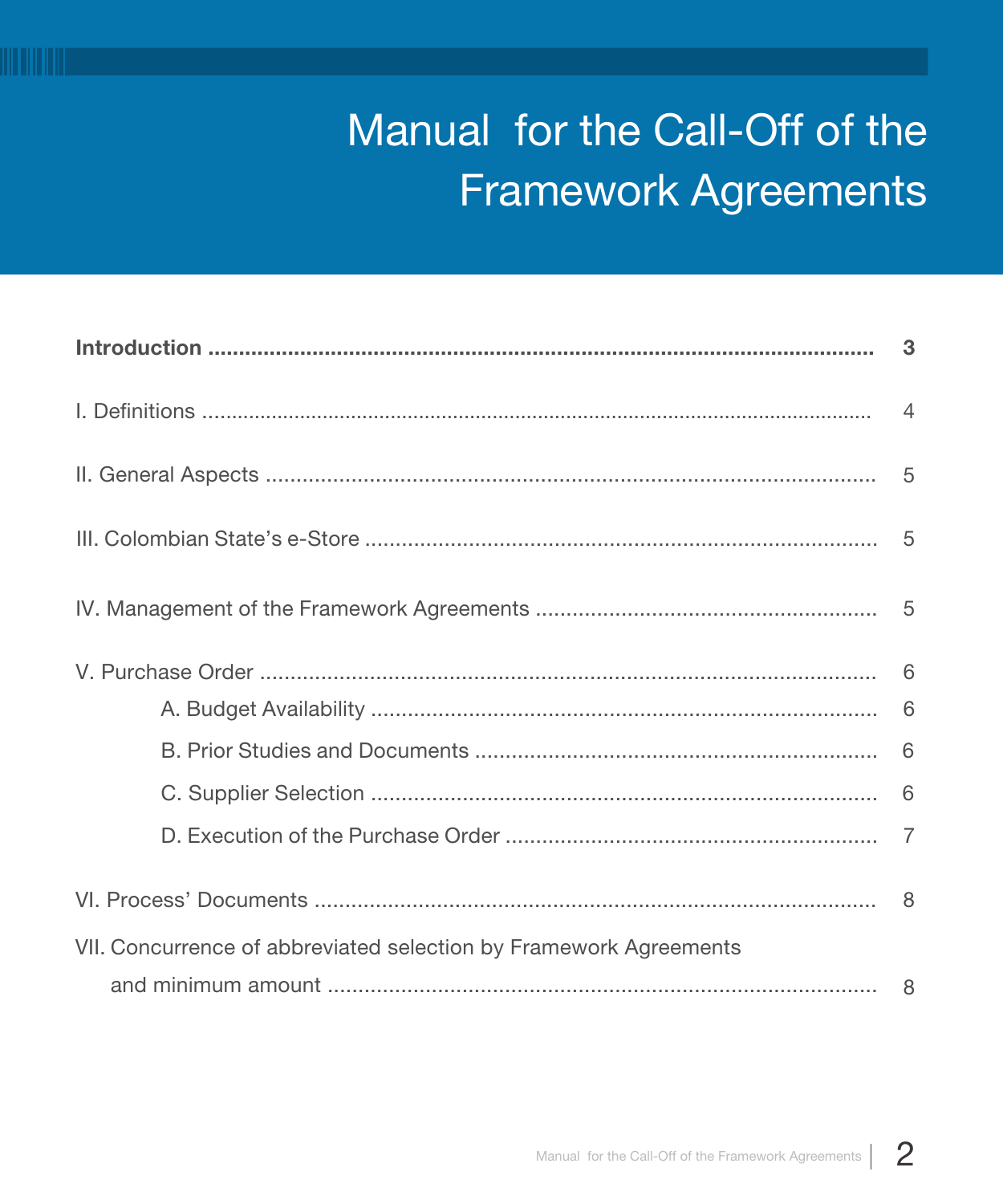#### Introduction

The State Entities acquire, in an independent manner, the same Goods and Services of Uniform Technical Characteristics for which they must use time and resources and do not take advantage of the possibility of acting as one single buyer. Colombia Compra Eficiente seeks to change this situation, aggregating the demand of the whole State and coordinating its purchases. The Framework Agreements allow it to be done, because they consolidate the market information and identify opportunities of cooperation between the State Entities. The Framework Agreements offer to the public servants a straightforward process to acquire Goods and Services of Uniform Technical Characteristics.

Law 1150 of 2007 establishes that under the abbreviated selection process to acquire Goods and Services of Uniform Technical Characteristics the State Entities may use procurement instruments by catalog derived from the celebration of Framework Agreements<sup>1</sup>.

Colombia Compra Eficiente is the entity in charge of "Designing, organizing and executing the Framework Agreements and other mechanisms for the aggregation of demand"<sup>2</sup> and in consequence, it is the entity that must carry out the Procurement Processes for the Framework Agreements.

The selection of the suppliers for a Framework Agreement must be made by public tender according to the provisions of item 1 of article 2 of Law 1150 of 2007 and by article 2.2.1.2.1.2.10 of Decree 1082 of 2015. In consequence, all the Framework Agreements signed by Colombia Compra Eficiente are the result of a Procurement Process made under the modality of public tender.

The State Entities of the executive branch of the national level have the obligation to acquire the Goods and Services of Uniform Technical Characteristics that they require by using the Framework Agreement in force. The autonomous entities, those of the legislative and judicial branch and the territorial entities can adhere to the Framework Agreements signed by Colombia Compra Eficiente but do not have the obligation to do so $^3$ .

We recommend to those interested in the Framework Agreements to consult, besides this Manual:

(a) the Guide to Buy in the Colombian State's E-Store; and (b) the Guide to understand the Framework Agreements published at https://www.colombiacompra.gov.co/tienda-virtual-del-estado-colombiano.

<sup>1.</sup> Letter (b) of item 2 of article 2 of Law 1150 of 2007.

<sup>2.</sup> Item 7 of article 3 of Decree Law 4170 of 2011.

<sup>3.</sup> Paragraph 5 of article 2 of Law 1150 of 2007.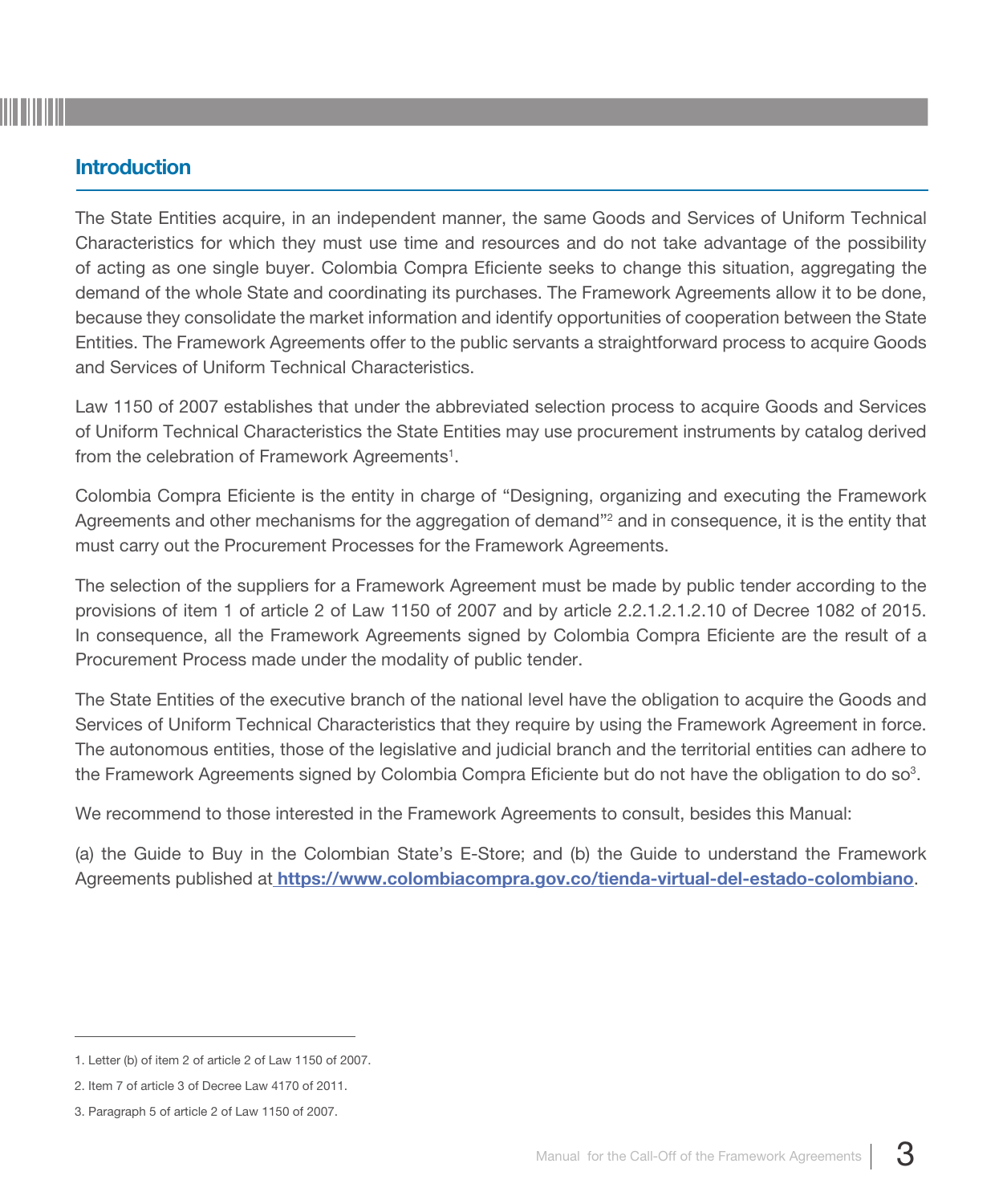

#### **Definitions**

The capitalized expressions utilized in this document must be construed according to the meaning established by Decree 1082 of 2015. The terms defined are utilized in singular and in plural as the context in which they are utilized requires. The terms not defined must be understood according to their natural and obvious meaning.

| <b>Definitions</b>                  |                                                                                                                                                                                                                                                                                                                                                                  |  |
|-------------------------------------|------------------------------------------------------------------------------------------------------------------------------------------------------------------------------------------------------------------------------------------------------------------------------------------------------------------------------------------------------------------|--|
| <b>Purchaser Entities</b>           | Are the entities the subject matter of article 2 of Law 80 of 1993, articles 10, 14 and<br>24 of Law 1150 of 2007, and those that according to the law must apply Law 80 of<br>1993 and Law 1150 of 2007 that acquire Goods and Services of Uniform Technical<br>Characteristics through the Framework Agreement and in consequence generate<br>Purchase Orders. |  |
| <b>Main Operation</b>               | It is the group of studies, activities and negotiations carried out by Colombia<br>Compra Eficiente for the execution of a Framework Agreement and the agreement<br>between Colombia Compra Eficiente and the Suppliers.                                                                                                                                         |  |
| Call-off                            | Are the activities that must be carried out by the Purchaser Entity to purchase,<br>receive and pay the goods or services covered by a Framework Agreement.                                                                                                                                                                                                      |  |
| Purchase Order                      | It is the expression of the will of a Purchaser Entity to participate in the Framework<br>Agreement, to be bound by its terms and conditions, and it is the documentary<br>support of the relationship between the Supplier and the Purchaser Entity.                                                                                                            |  |
| Supplier                            | It is who entered into a Framework Agreement as a result of a tender process and<br>in consequence is capable of delivering Goods and Services of Uniform Technical<br>Characteristics to the Purchaser Entities pursuant to a Framework Agreement.                                                                                                              |  |
| <b>Colombian State's</b><br>E-Store | It is the SECOP application that Colombia Compra Eficiente has made available to<br>the Purchaser Entities and to the Suppliers through which the transactions of the<br>Framework Agreement must be made.                                                                                                                                                       |  |
| <b>SIIF</b>                         | It is the Integrated Financial Data System of the Ministry of Finance and Public<br>Credit.                                                                                                                                                                                                                                                                      |  |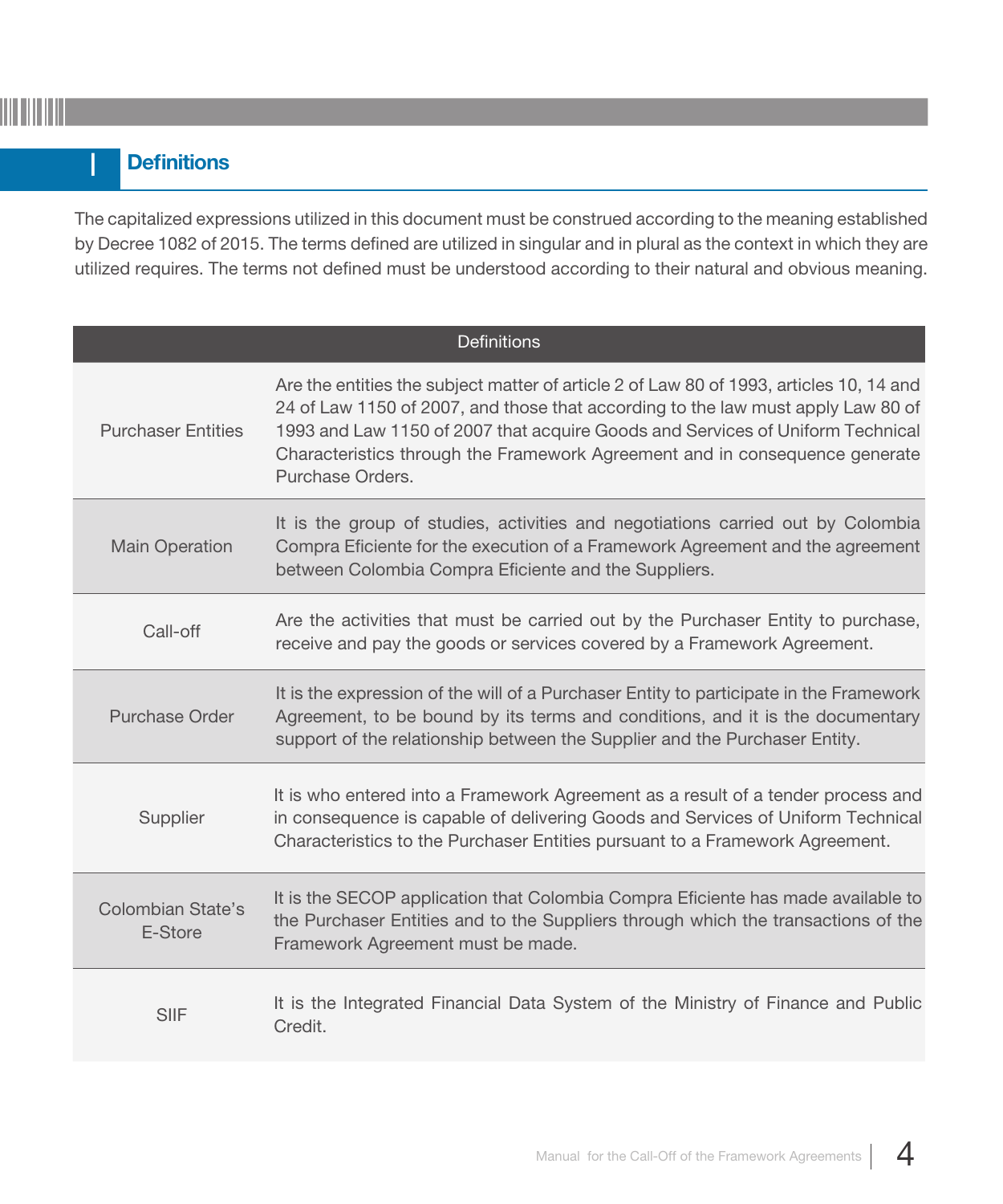#### **II** General Aspects

The Framework Agreement is the contract entered into by and between one or more Suppliers and Colombia Compra Eficiente, for the provision to the State Entities of goods and services of Uniform Technical Characteristics, in the manner, terms and conditions established in it.

The parties of a Framework Agreement are the Suppliers selected within the framework of the public tender and Colombia Compra Eficiente. The Purchaser Entities are parties of the Framework Agreement as from the date in which a Purchase Order is placed pursuant to it.

Colombia Compra Eficiente is in charge of the administration of the Framework Agreements and in consequence, it offers to the Suppliers as well as to the Purchaser Entities the Colombian State's e-Store, that must be used to complete the transactions derived from the Framework Agreement. The particular terms and conditions of a Framework Agreement are defined in the text thereof.

In a Framework Agreement, there is: (i) a Main Operation in which Colombia Compra Eficiente makes the studies to structure the Framework Agreement, it prepares the Process' Documents, selects the Suppliers and celebrates the Framework Agreement; and (b) a Call-off, in which the Purchaser Entity buys, receives and pays the good or service pursuant to the Framework Agreement.

Consult the Framework Agreements in force at: https://www.colombiacompra.gov.co/tienda-virtual-delestado-colombiano.

#### **III** Colombian State's E-Store

Colombia Compra Eficiente makes available to the participants of the public procurement processes, the Colombian State's e-Store for the Suppliers and the Purchaser Entities to carry out the transactions of the Call-off.

The Purchaser Entities must revise and know the Guide to purchase in the Colombian State's e-Store published at https://www.colombiacompra.gov.co/tienda-virtual-del-estado-colombiano.

#### IV Administration of the Framework Agreement

Colombia Compra Eficiente is the manager of the Framework Agreements and therefore it must review the performance thereof. Hence, Colombia Compra Eficiente as specified in each Framework Agreement is in charge of: (a) reviewing and updating the Catalog, including the adjustments of technical data sheets and / or prices as the case may be; (b) to periodically review the market prices to ensure that the conditions of the Framework Agreements are competitive; (c) to impose the sanctions as correspond, including the exclusion of Suppliers from the Catalog in a temporary or final manner; (d) to manage the guarantees, including the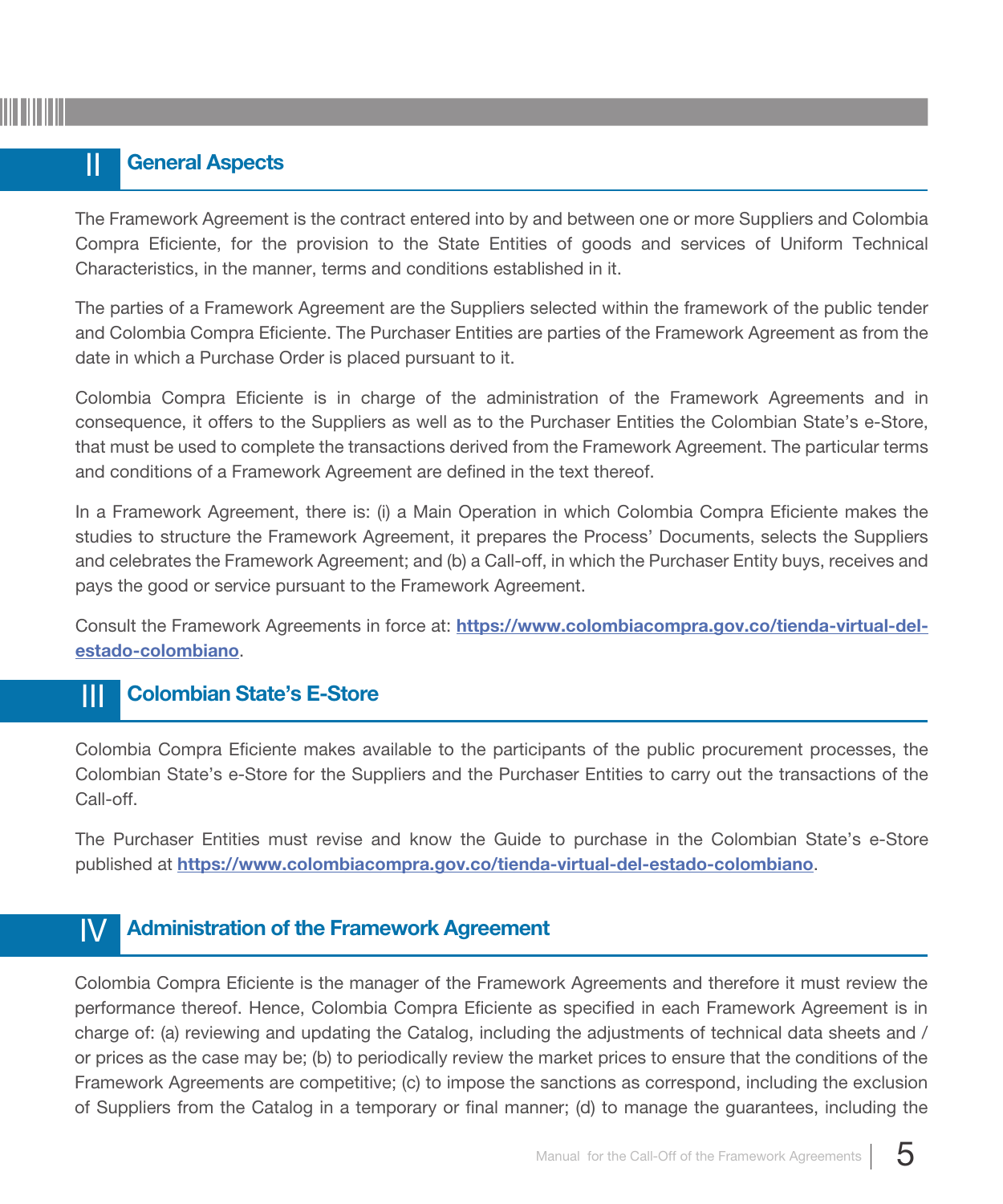notifications to those who issued them; (e) to extend the term of the Framework Agreements; and (f) to handle the petitions, complaints, claims and requests about the performance of the Framework Agreements. The text of each Framework Agreement establishes the rules for the management thereof.

### V Purchase Order

The Purchaser Entity is responsible of the Procurement Process that it triggers in the Colombian State's E-Store with the placement of a Purchase Order.

#### A. Budget Availability

The Purchaser Entity must have the Budget Availability to make a purchase in the Colombian State's e-Store. For such purposes, it must fill, in the Colombian State's e-Store, a form stating the Budget Availability Certificate (CDP) assigned. If the Purchaser Entity is part of the SIIF, the system verifies the CDP registered once the purchase request has been approved. If the verification generates an error, the purchase request is returned to the buyer as a draft with a message generated by the SIIF which states the error generated in the system $^4$ .

#### B. Prior Studies and Documents

The Purchaser Entity has the obligation to make Prior Studies and Documents to acquire goods or Services under the Framework Agreements. For such purposes, Colombia Compra Eficiente has included in the Colombian State's E-Store a form in which the Purchaser Entity must make the Prior Studies and Documents<sup>5</sup>.

#### C. Supplier Selection

The Purchaser Entity must select the Supplier that offers the most favorable conditions for the Purchaser Entity taking into account that the criteria to choose the best offer in this abbreviated selection is the price. In the Prior Studies and Documents the Purchaser Entity must leave evidence of the reasons to consider the conditions of one or another Supplier as the most favorable. The State Entity is responsible for the Selection of the Supplier, which must be made pursuant to the Law and the Framework Agreement.

The Supplier Selection is the sole responsibility of the Purchaser Entity and it is made with the placement of



<sup>4.</sup> See sections 5 and 6 of the Guide to buy in the Colombian State's E-Store at: https://www.colombiacompra.gov.co/tienda-virtual-del-estadocolombiano.

<sup>5.</sup> See section 5 of the Guide to buy in the Colombian State's E-Store at: https://www.colombiacompra.gov.co/tienda-virtual-del-estado-colombiano.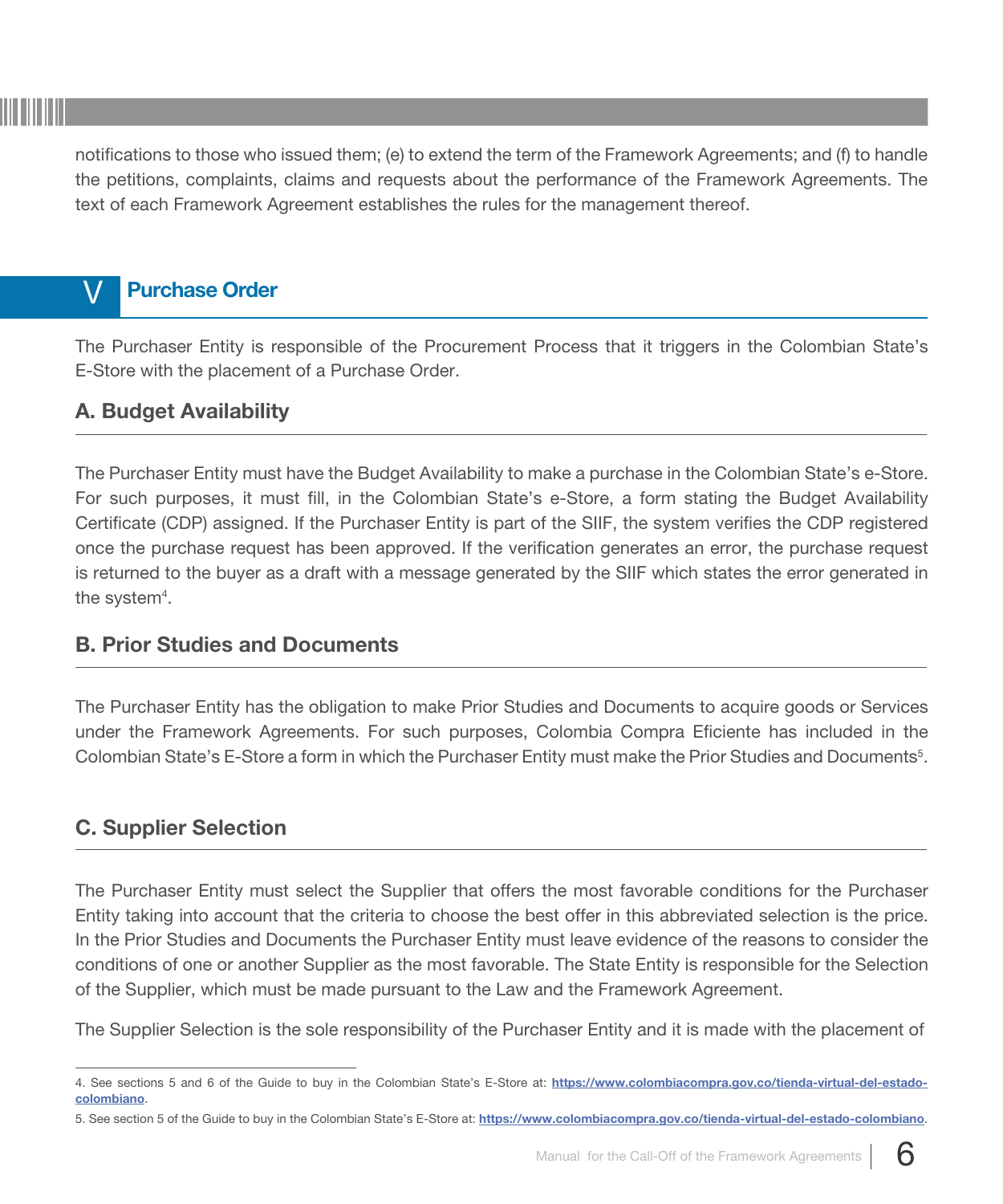the Purchase Order in favor of one of the Suppliers of the Framework Agreement.

#### D. Execution of the Purchase Order

The Purchaser Entity must comply with the obligations derived from the Framework Agreement. For such purposes, it must: (a) carry out the tasks established in the Framework Agreement to receive the goods or services. For example, in the case of the fuel Framework Agreement in Bogotá, they must send to the Supplier the list of vehicles and also coordinate with the Supplier the installation of the control systems; (b) designate a supervisor of the Purchase Order, who must make the follow up of the performance with the terms and conditions of the Framework Agreement and in particular of the terms of the Purchase Order, to review and approve the respective invoices and to verify that the Purchaser Entity pays the amount of the invoices approved in the terms established in the Framework Agreement; (c) refrain from issuing new Purchase Orders if it is overdue in the payment of the invoices derived from the Framework Agreement.

The execution of the Purchase Order is the responsibility of the Purchaser Entity and of the Supplier. Therefore, the Purchaser Entity must inform Colombia Compra Eficiente of any circumstance that leads to a default of the Supplier and to the sanctions applicable established in the Framework Agreement. To enforce the guarantees established in the Framework Agreement, the Purchaser Entity must inform Colombia Compra Eficiente in a timely manner of any situation that could lead to the execution of such guarantees. Some Framework Agreements establish the possibility of requesting guarantees for the Purchase Orders.

The Purchase Order is the contract between the Supplier and the Purchaser Entity, and the Framework Agreement is part of it. The Purchaser Entities must issue and place the Purchase Orders in the Colombian State's e-Store, it is the only way to do so.

The amendments, additions or termination of the Purchase Order are the amendment, addition or termination of a contract and the Purchaser Entity must be aware of the legal, economic, disciplinary and fiscal effects of any of them. The Purchaser Entities can amend or make additions to the value and the expiry date of a Purchase Order or agree the early termination. For this purpose, the Purchaser Entity must reach an agreement with the Supplier and notify the amendment, addition or termination to Colombia Compra Eficiente and present the respective support. The amendment, addition or termination is deemed as done only when it is published in the Colombian State's e-Store. Colombia Compra Eficiente has 3 business days as from the date of receipt of the notice by the Purchaser Entity to make the changes.

#### VI Process' Documents

In the Framework Agreement the Process' Documents for the Purchaser Entity are: (a) the Framework Agreement; (b) the Prior Studies and Documents that it must make in the Colombian State's e-Store; (c) the quote, as the case may be; and (d) the Purchase Order.